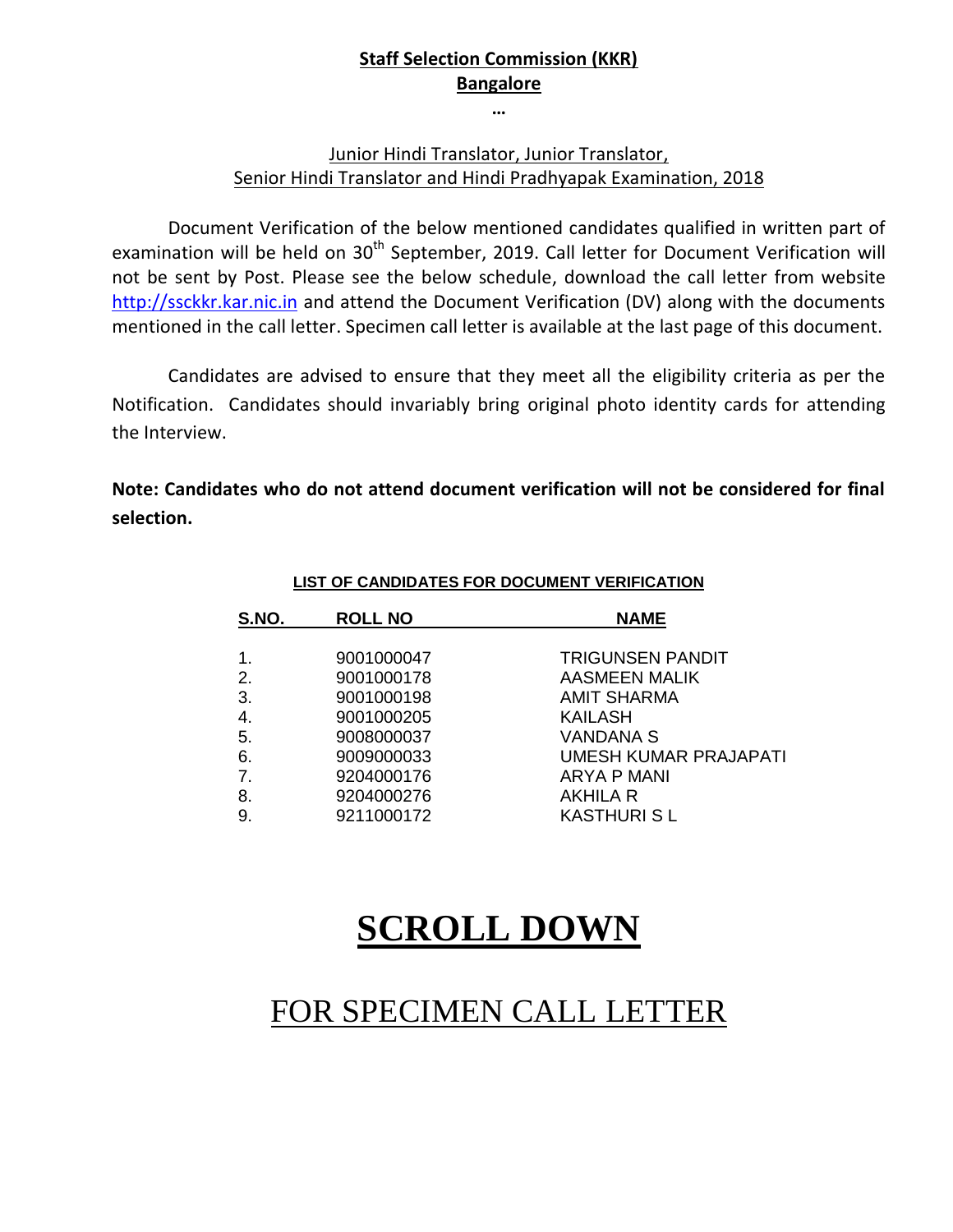



**File No.**.I.700006/05/2019-Int **Dated:** 16.09.2019 **No.Dated:**

भारत सरकार भारत कर्मचारी चयन आयोग(कर्नाटक-केरल क्षेत्र) , ई-विंग, केंद्रीयसंदन ,कोरमंगला बेगलूर – 560034 फोन: 080-22527342/25502520 टेली फ़ेक्स: 080-25520653

**Government of India Staff Selection Commission, (Karnataka – Kerala Region), First Floor, 'E' Wing, Kendriya Sadan, Koramangala, Bangalore – 560 034. PHONE:080-22527342/25502520 Tele – Fax: 080-25520653** 080-25520653**Commission,Koramangala,034.**

/Subject: Junior Hindi Translator, Junior Translator, Senior Hindi Translator and Hindi Pradhyapak Examination, 2018 – Conduct of Document Verification (DV) - Regarding

|                                    |          | <b>विषय</b> /Subject: Junior Hindi Translator, Junior Translator, Senior Hindi Translator and Hindi Pradhyapak<br>Examination, 2018 – Conduct of Document Verification (DV) - Regarding                                                                                                                                                                                                     |                       |          |
|------------------------------------|----------|---------------------------------------------------------------------------------------------------------------------------------------------------------------------------------------------------------------------------------------------------------------------------------------------------------------------------------------------------------------------------------------------|-----------------------|----------|
|                                    |          |                                                                                                                                                                                                                                                                                                                                                                                             |                       |          |
| Name of Candidate                  |          |                                                                                                                                                                                                                                                                                                                                                                                             | <b>Roll Number</b>    |          |
| Date<br>of<br>Verification         | Document | 30.09.2019                                                                                                                                                                                                                                                                                                                                                                                  | Reporting<br>Time     | 09:00 AM |
| Venue for Document<br>Verification |          | Staff Selection Commission (KKR),<br>First Floor, 'E' - Wing, Kendriya Sadan,<br>Koramangala, Bangalore - 560 034                                                                                                                                                                                                                                                                           | Photo of candidate    |          |
|                                    |          |                                                                                                                                                                                                                                                                                                                                                                                             | Candidate's signature |          |
| प्रिय अभ्यर्थी, / Dear candidate,  |          |                                                                                                                                                                                                                                                                                                                                                                                             |                       |          |
| mentioned venue.<br>2.             |          | With reference to your candidature for the above mentioned recruitment, I am to inform you that you<br>have been provisionally qualified for appearing in Document Verification as per the above programme at the<br>You should bring this Call Letter along with the following documents, in original and also one self-<br>attested copy thereof, for document verification and record :- |                       |          |
|                                    |          |                                                                                                                                                                                                                                                                                                                                                                                             |                       |          |
|                                    |          |                                                                                                                                                                                                                                                                                                                                                                                             |                       |          |

- (i) Matriculation / High School/Higher Secondary School / equivalent certificate, issued by the State/Central Education Board and NOT by the Principal/Headmaster of the School/Institution where studied, showing your date of birth (in Christian Era).
- (ii) All other certificates i.e., Degree/Masters Degree/Diploma etc., in support of your educational /technical/professional qualifications and subjects studied at various levels and mark sheets pertaining to all the years of each course indicating the subjects studied in each year, as claimed in your application or the bio-data sheet. sionally qualified for appearing in Document Verification as per the above programme at the<br>
2.<br>
uld bring this Call Letter along with the following documents, in original and also one self-<br>
ereof, for document verificati
- (iii) In case you are appearing as a Departmental candidate, necessary certificate in support of qualifying period of service / NOC from the Department concerned.

Contd…